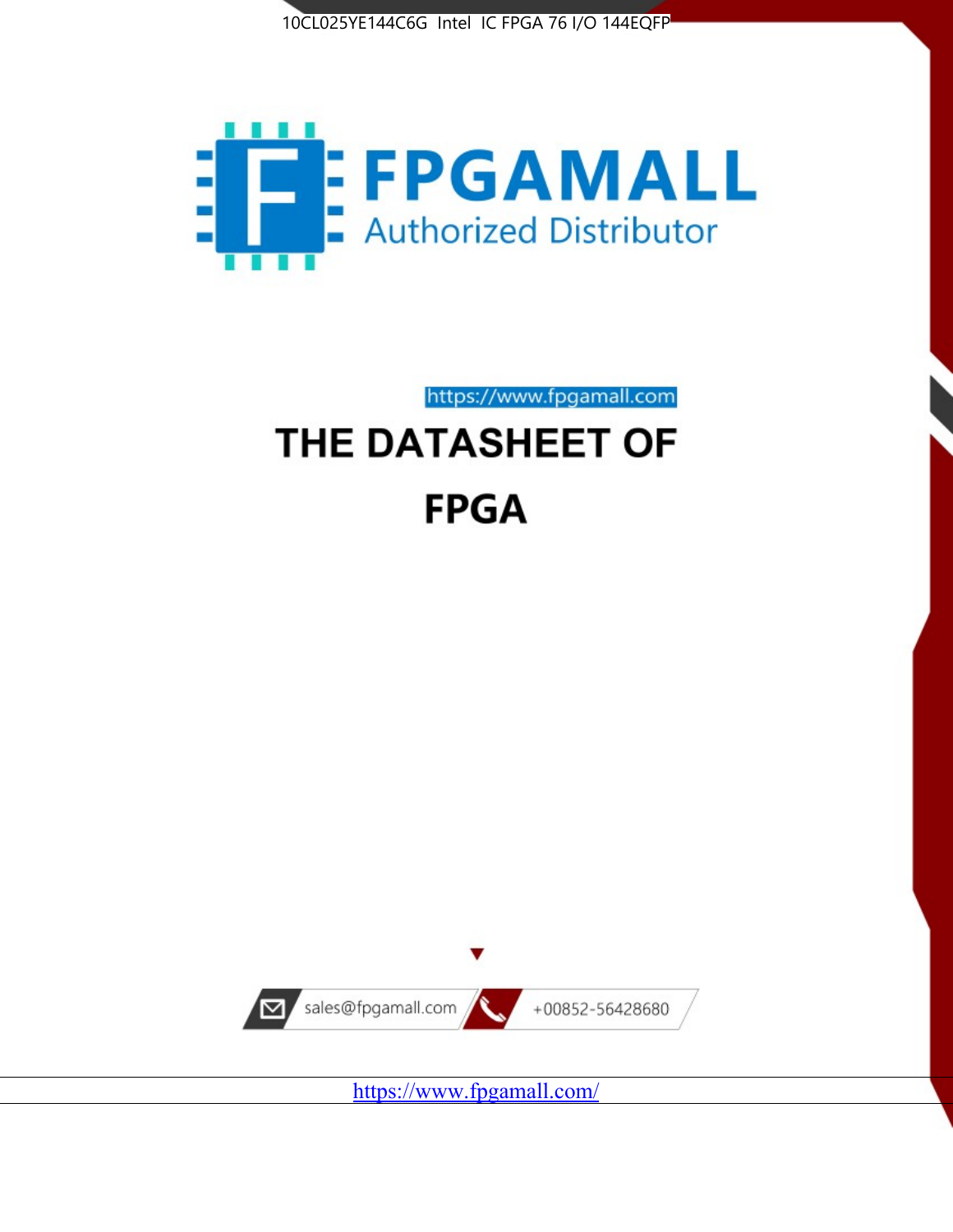10CL025YE144C6G Intel IC FPGA 76 I/O 144EQFP



# **Intel® Cyclone® 10 LP Device Overview**



**C10LP51001 | 2020.05.21** Latest document on the web: **[PDF](https://www.intel.com/content/dam/www/programmable/us/en/pdfs/literature/hb/cyclone-10/c10lp-51001.pdf)** | **[HTML](https://www.intel.com/content/www/us/en/programmable/documentation/hci1490246873896.html)**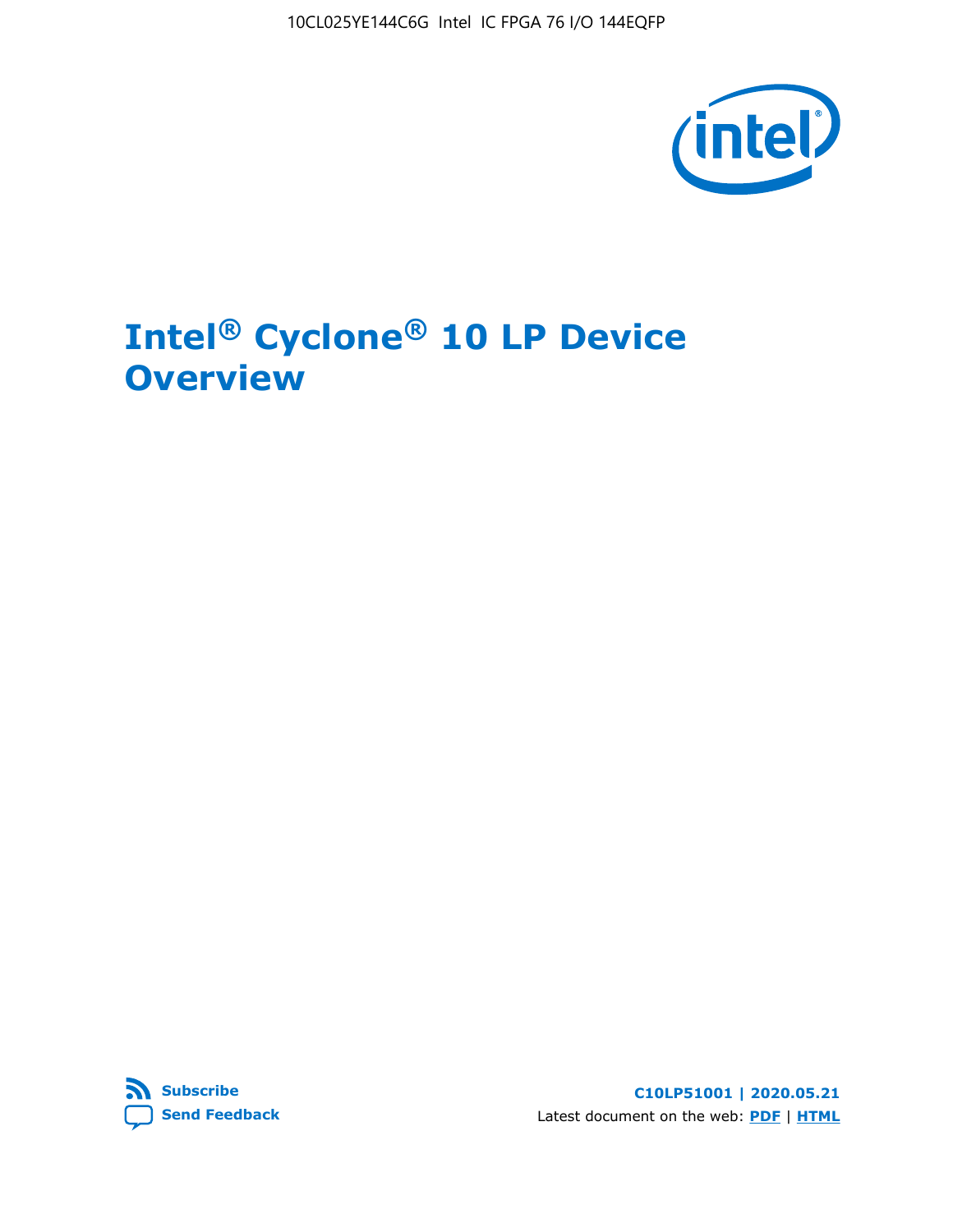

## **Contents**

| Document Revision History for Intel Cyclone 10 LP Device Overview10 |  |
|---------------------------------------------------------------------|--|
|                                                                     |  |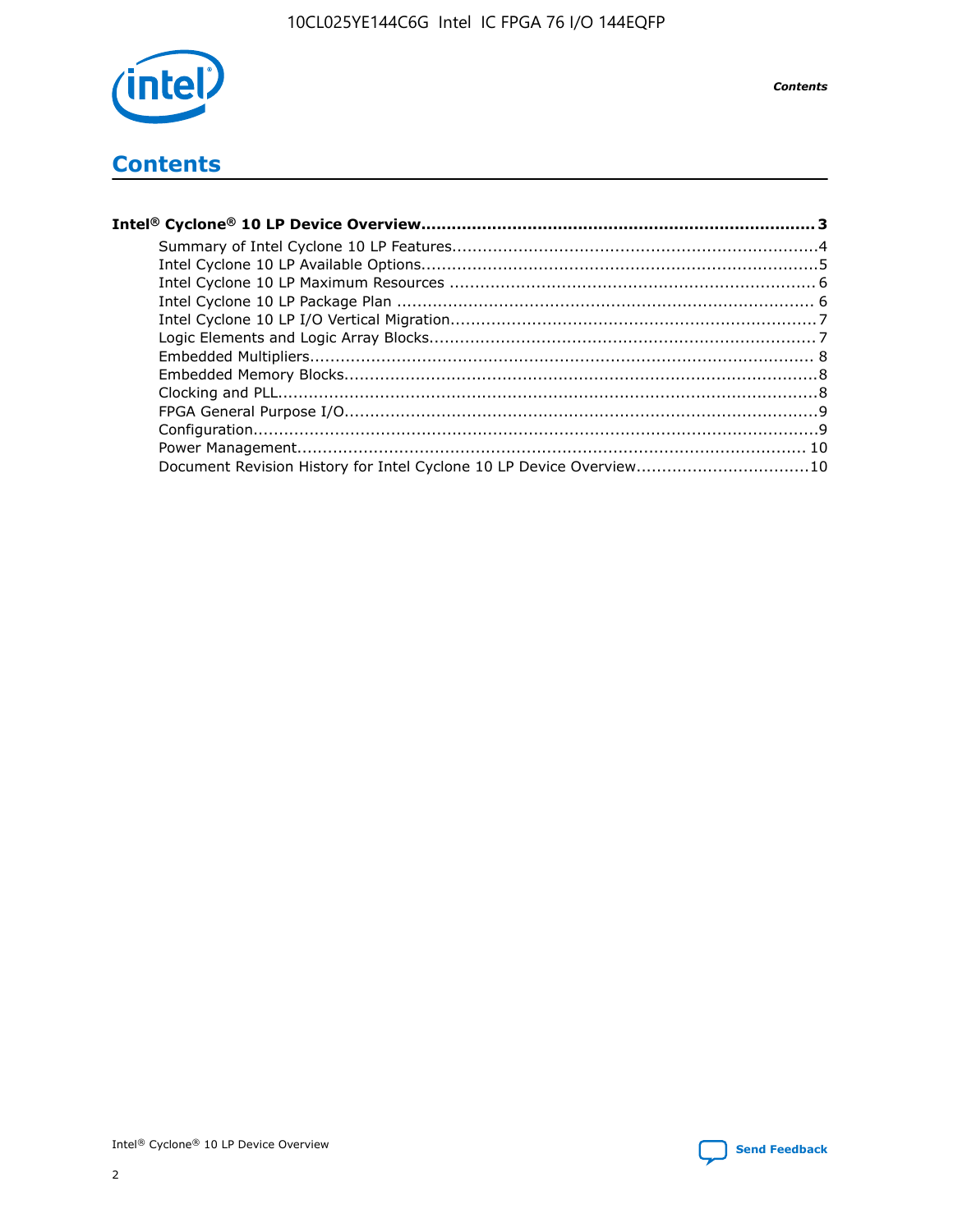

# **Intel® Cyclone® 10 LP Device Overview**

The Intel® Intel Cyclone® 10 LP FPGAs are optimized for low cost and low static power, making them ideal for high-volume and cost-sensitive applications.

Intel Cyclone 10 LP devices provide a high density sea of programmable gates, onboard resources, and general purpose I/Os. These resources satisfies the requirements of I/O expansion and chip-to-chip interfacing. The Intel Cyclone 10 LP architecture suits smart and connected end applications across many market segments:

- Industrial and automotive
- Broadcast, wireline, and wireless
- Compute and storage
- Government, military, and aerospace
- Medical, consumer, and smart energy

The free but powerful Intel Quartus® Prime Lite Edition software suite of design tools meets the requirements of several classes of users:

- Existing FPGA designers
- Embedded designers using the FPGA with Nios® II processor
- Students and hobbyists who are new to FPGA

Advanced users who require access to the full IP Base Suite can subscribe to the Intel Quartus Prime Standard Edition or purchase the license separately.

#### **Related Information**

- [Software Development Tools, Nios II Processor](https://www.altera.com/products/processors/design-tools.html) Provides more information about the Nios II 32-bit soft IP processor and Embedded Design Suite (EDS).
- [Intel Quartus Prime IP Base Suite](https://www.altera.com/products/intellectual-property/design/ip-base-suite.html)
- **[Intel Quartus Prime Editions](https://www.altera.com/products/design-software/fpga-design/quartus-prime/download.html)**

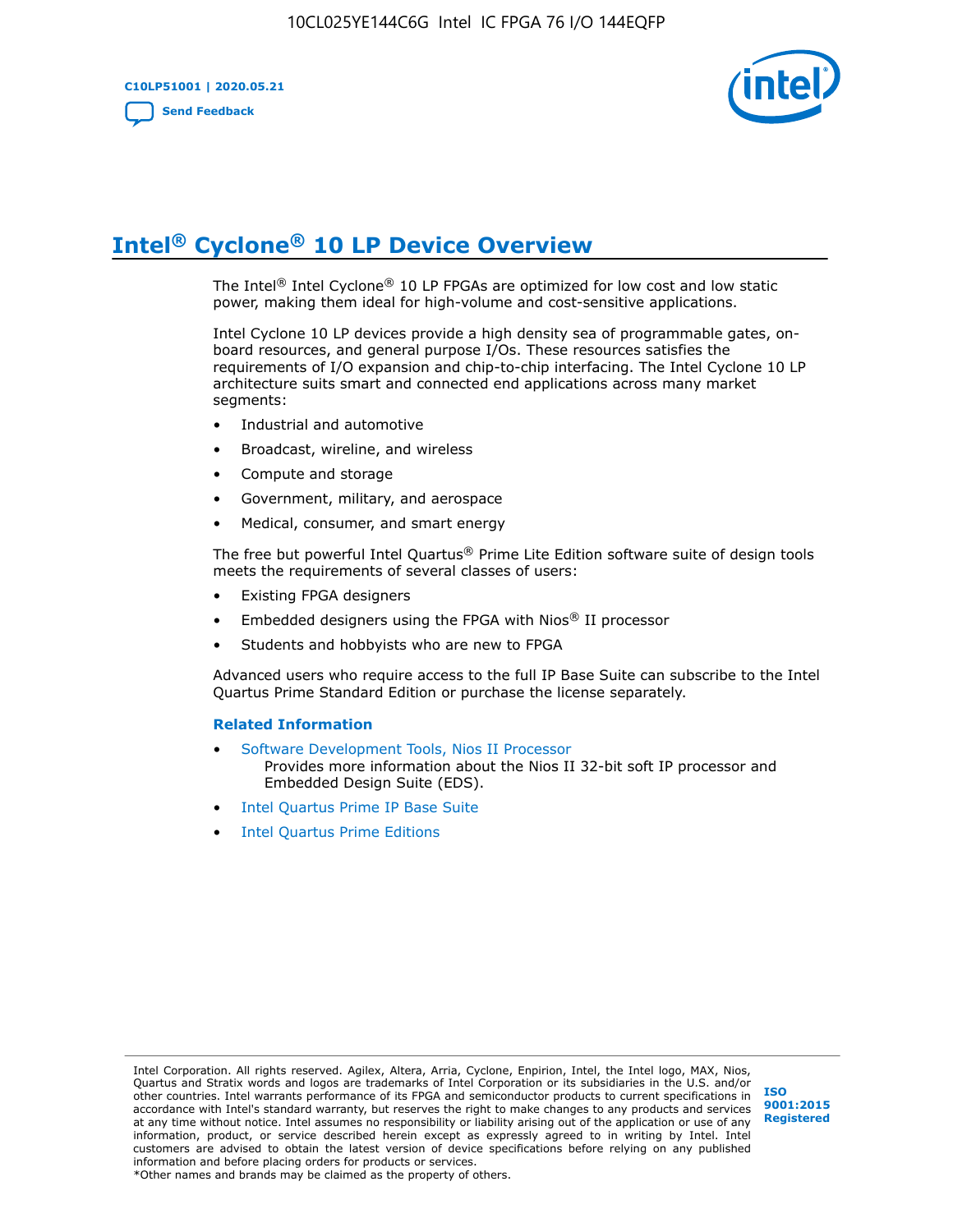

## **Summary of Intel Cyclone 10 LP Features**

### **Table 1. Summary of Features for Intel Cyclone 10 LP Devices**

| <b>Feature</b>                  | <b>Description</b>                                                                                                                                                                                                                                        |
|---------------------------------|-----------------------------------------------------------------------------------------------------------------------------------------------------------------------------------------------------------------------------------------------------------|
| Technology                      | Low-cost, low-power FPGA fabric<br>٠<br>1.0 V and 1.2 V core voltage options<br>Available in commercial, industrial, and automotive temperature grades                                                                                                    |
| Packaging                       | Several package types and footprints:<br>٠<br>- FineLine BGA (FBGA)<br>- Enhanced Thin Quad Flat Pack (EQFP)<br>- Ultra FineLine BGA (UBGA)<br>- Micro FineLine BGA (MBGA)<br>Multiple device densities with pin migration capability<br>RoHS6 compliance |
| Core architecture               | Logic elements (LEs)-four-input look-up table (LUT) and register<br>٠<br>Abundant routing/metal interconnect between all LEs<br>$\bullet$                                                                                                                 |
| Internal memory<br>blocks       | M9K-9-kilobits (Kb) of embedded SRAM memory blocks, cascadable<br>$\bullet$<br>Configurable as RAM (single-port, simple dual port, or true dual port), FIFO buffers, or ROM<br>$\bullet$                                                                  |
| Embedded multiplier<br>blocks   | One $18 \times 18$ or two 9 $\times$ 9 multiplier modes, cascadable<br>$\bullet$<br>Complete suite of DSP IPs for algorithmic acceleration<br>٠                                                                                                           |
| Clock networks                  | Global clocks that drive throughout entire device, feeding all device quadrants<br>٠<br>Up to 15 dedicated clock pins that can drive up to 20 global clocks                                                                                               |
| Phase-locked loops<br>(PLLs)    | Up to four general purpose PLLs<br>$\bullet$<br>Provides robust clock management and synthesis<br>$\bullet$                                                                                                                                               |
| General-purpose I/Os<br>(GPIOs) | Multiple I/O standards support<br>$\bullet$<br>Programmable I/O features<br>$\bullet$<br>True LVDS and emulated LVDS transmitters and receivers<br>٠<br>On-chip termination (OCT)<br>$\bullet$                                                            |
| SEU mitigation                  | SEU detection during configuration and operation                                                                                                                                                                                                          |
| Configuration                   | Active serial (AS), passive serial (PS), fast passive parallel (FPP)<br>$\bullet$<br>JTAG configuration scheme<br>$\bullet$<br>Configuration data decompression<br>Remote system upgrade<br>$\bullet$                                                     |

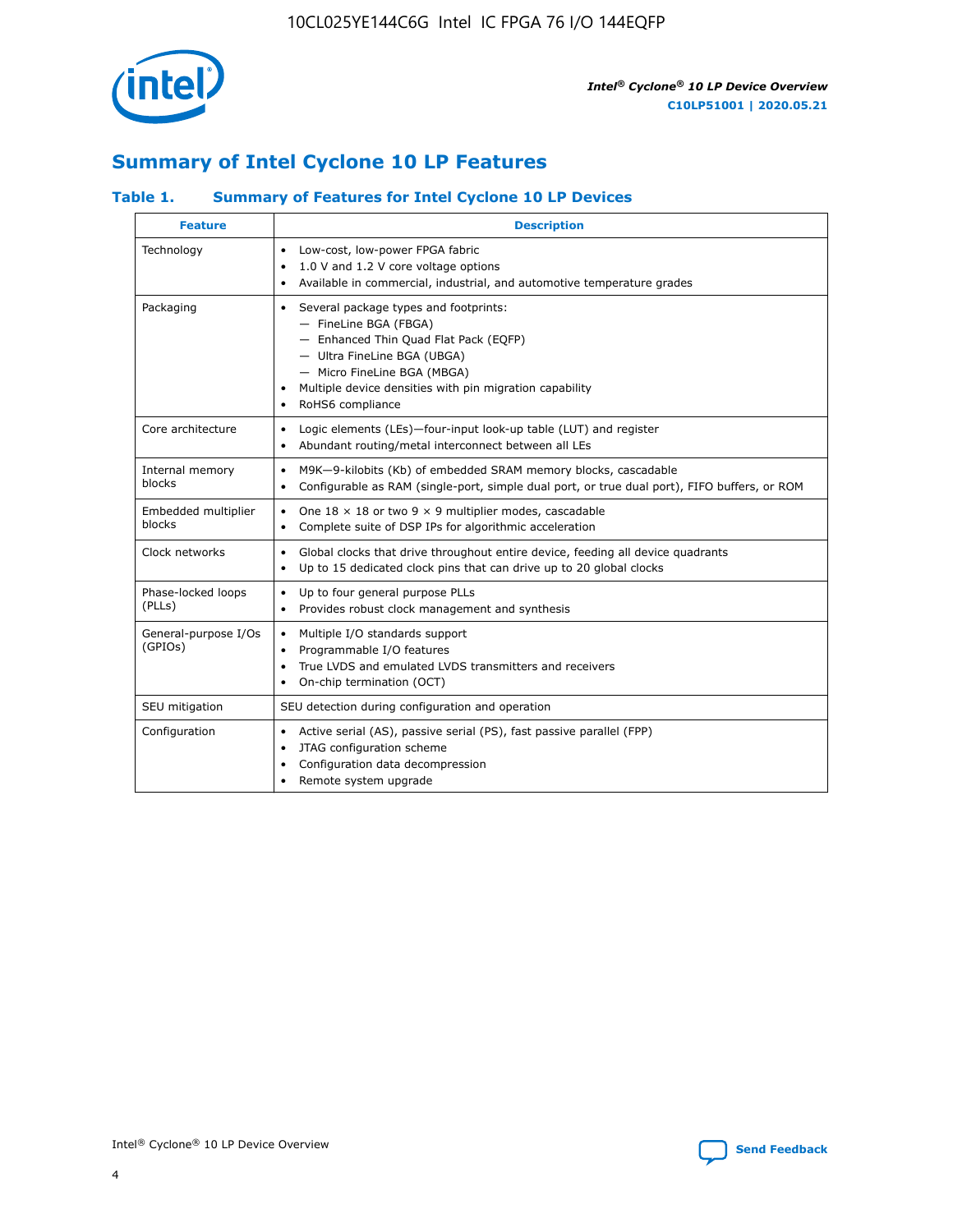*Intel® Cyclone® 10 LP Device Overview* **C10LP51001 | 2020.05.21**



## **Intel Cyclone 10 LP Available Options**

#### **Figure 1. Sample Ordering Code and Available Options for Intel Cyclone 10 LP Devices —Preliminary**



#### **Related Information**

[Extended Temperature Device Support](https://www.intel.com/content/www/us/en/products/programmable/temperature.html)

Lists the ordering part number of devices that support the extended industrial operating temperature, the devices' operational speed grade, and Intel Quartus Prime option to set for performing timing analysis at the extended junction temperature range.

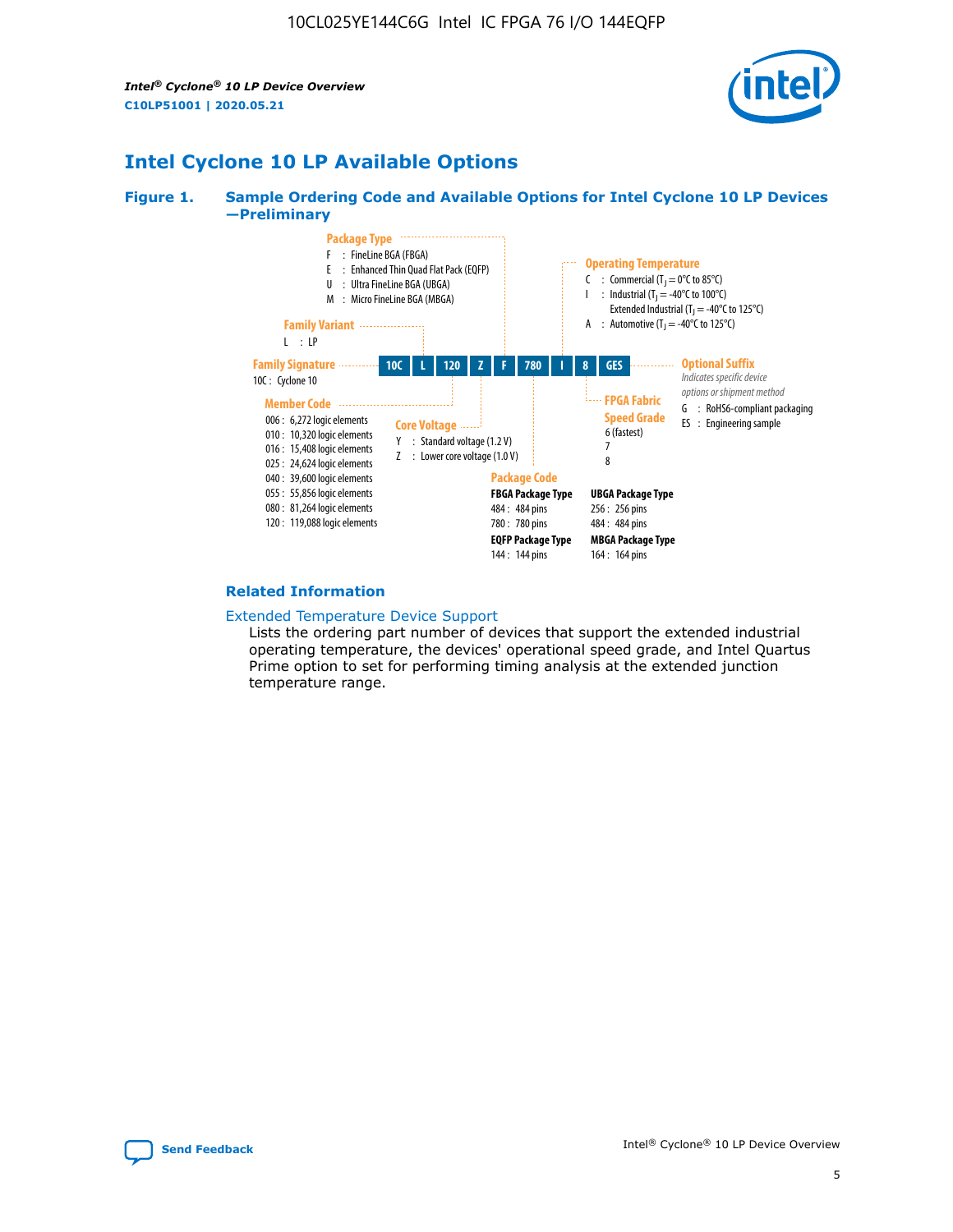

## **Intel Cyclone 10 LP Maximum Resources**

### **Table 2. Maximum Resource Counts for Intel Cyclone 10 LP Devices**

|                           | <b>Resource</b>  | <b>Device</b>  |                |                |                |                |                |                |                |
|---------------------------|------------------|----------------|----------------|----------------|----------------|----------------|----------------|----------------|----------------|
|                           |                  | <b>10CL006</b> | <b>10CL010</b> | <b>10CL016</b> | <b>10CL025</b> | <b>10CL040</b> | <b>10CL055</b> | <b>10CL080</b> | <b>10CL120</b> |
| Logic Elements (LE)       |                  | 6,272          | 10,320         | 15,408         | 24,624         | 39,600         | 55,856         | 81,264         | 119,088        |
| M9K                       | <b>Block</b>     | 30             | 46             | 56             | 66             | 126            | 260            | 305            | 432            |
| Memory                    | Capacity<br>(Kb) | 270            | 414            | 504            | 594            | 1,134          | 2,340          | 2,745          | 3,888          |
| $18 \times 18$ Multiplier |                  | 15             | 23             | 56             | 66             | 126            | 156            | 244            | 288            |
| <b>PLL</b>                |                  | 2              | 2              | 4              | 4              | $\overline{4}$ | 4              | $\overline{4}$ | 4              |
| Clock                     |                  | 20             | 20             | 20             | 20             | 20             | 20             | 20             | 20             |
| Maximum I/O               |                  | 176            | 176            | 340            | 150            | 325            | 321            | 423            | 525            |
| Maximum LVDS              |                  | 65             | 65             | 137            | 52             | 124            | 132            | 178            | 230            |

## **Intel Cyclone 10 LP Package Plan**

#### **Table 3. Package Plan for Intel Cyclone 10 LP Devices**

The GPIO counts do not include the DCLK pins. The LVDS counts include DIFFIO and DIFFCLK pairs only-LVDS I/Os with both p and n pins. Refer to the related information.

| <b>Device</b> |                                                   | <b>Package</b> |                           |              |                           |                             |                           |                      |                           |                   |                           |                             |             |
|---------------|---------------------------------------------------|----------------|---------------------------|--------------|---------------------------|-----------------------------|---------------------------|----------------------|---------------------------|-------------------|---------------------------|-----------------------------|-------------|
| <b>Type</b>   |                                                   | M164           | 164-pin MBGA              | 256-pin UBGA | <b>U256</b>               | <b>U484</b><br>484-pin UBGA |                           | E144<br>144-pin EQFP |                           | <b>F484</b>       | 484-pin FBGA              | <b>F780</b><br>780-pin FBGA |             |
|               | <b>Size</b><br>$8 \text{ mm} \times 8 \text{ mm}$ |                | $14$ mm $\times$ 14<br>mm |              | $19$ mm $\times$ 19<br>mm |                             | $22$ mm $\times$ 22<br>mm |                      | $23$ mm $\times$ 23<br>mm |                   | $29$ mm $\times$ 29<br>mm |                             |             |
|               | <b>Ball</b><br><b>Pitch</b>                       | $0.5$ mm       |                           | $0.8$ mm     |                           | $0.8$ mm                    |                           | $0.5$ mm             |                           | 1.0 <sub>mm</sub> |                           | 1.0 <sub>mm</sub>           |             |
|               | I/O<br><b>Type</b>                                | <b>GPIO</b>    | <b>LVDS</b>               | <b>GPIO</b>  | <b>LVDS</b>               | <b>GPIO</b>                 | <b>LVDS</b>               | <b>GPIO</b>          | <b>LVDS</b>               | <b>GPIO</b>       | <b>LVDS</b>               | <b>GPIO</b>                 | <b>LVDS</b> |
| 10CL006       |                                                   |                |                           | 176          | 65                        |                             |                           | 88                   | 22                        |                   |                           |                             |             |
| 10CL010       |                                                   | 101            | 26                        | 176          | 65                        |                             |                           | 88                   | 22                        |                   |                           |                             |             |
| 10CL016       |                                                   | 87             | 22                        | 162          | 53                        | 340                         | 137                       | 78                   | 19                        | 340               | 137                       |                             |             |
| 10CL025       |                                                   | —              | —                         | 150          | 52                        | —                           |                           | 76                   | 18                        | -                 | —                         |                             |             |
| 10CL040       |                                                   |                |                           |              |                           | 325                         | 124                       |                      |                           | 325               | 124                       |                             |             |
| 10CL055       |                                                   |                |                           |              |                           | 321                         | 132                       |                      |                           | 321               | 132                       |                             |             |
| 10CL080       |                                                   |                |                           |              |                           | 289                         | 110                       |                      |                           | 289               | 110                       | 423                         | 178         |
| 10CL120       |                                                   |                |                           |              |                           |                             |                           |                      |                           | 277               | 103                       | 525                         | 230         |

#### **Related Information**

- [Why does the Intel Quartus Prime software device pin-out show a different](https://www.intel.com/content/altera-www/global/en_us/index/support/support-resources/knowledge-base/component/2020/why-does-intel--quartus--device-pinout-pin-count-shows-a-differe0.html) [number of pins compared to the Intel Cyclone 10 LP Device Overview?](https://www.intel.com/content/altera-www/global/en_us/index/support/support-resources/knowledge-base/component/2020/why-does-intel--quartus--device-pinout-pin-count-shows-a-differe0.html)
- [How is the LVDS pair count that is published in the Intel Cyclone 10 LP Device](https://www.intel.com/content/altera-www/global/en_us/index/support/support-resources/knowledge-base/component/2020/how-is-the-lvds-pair-count-in-intel--cyclone--10-device-overview.html) [Overview calculated?](https://www.intel.com/content/altera-www/global/en_us/index/support/support-resources/knowledge-base/component/2020/how-is-the-lvds-pair-count-in-intel--cyclone--10-device-overview.html)



Intel<sup>®</sup> Cyclone<sup>®</sup> 10 LP Device Overview **[Send Feedback](mailto:FPGAtechdocfeedback@intel.com?subject=Feedback%20on%20Intel%20Cyclone%2010%20LP%20Device%20Overview%20(C10LP51001%202020.05.21)&body=We%20appreciate%20your%20feedback.%20In%20your%20comments,%20also%20specify%20the%20page%20number%20or%20paragraph.%20Thank%20you.)** Send Feedback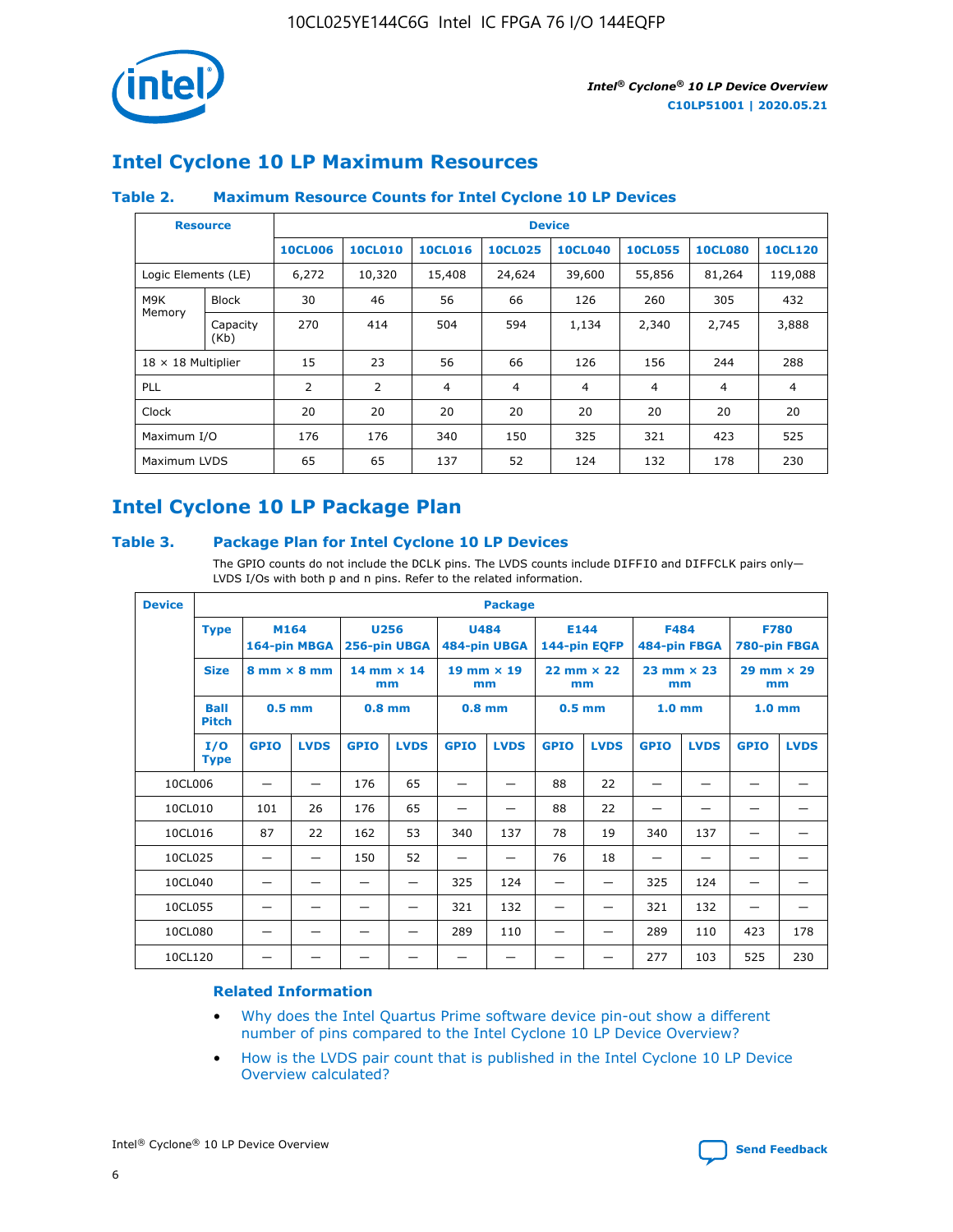*Intel® Cyclone® 10 LP Device Overview* **C10LP51001 | 2020.05.21**



## **Intel Cyclone 10 LP I/O Vertical Migration**

#### **Figure 2. Migration Capability Across Intel Cyclone 10 LP Devices**

- The arrows indicate the migration paths. The devices included in each vertical migration path are shaded. Devices with lesser I/O resources in the same path have lighter shades.
- To achieve full I/O migration across devices in the same migration path, restrict I/O usage to match the device with the lowest I/O count.



*Note:* To verify the pin migration compatibility, use the Pin Migration View window in the Intel Quartus Prime software Pin Planner.

## **Logic Elements and Logic Array Blocks**

The LAB consists of 16 logic elements (LE) and a LAB-wide control block. An LE is the smallest unit of logic in the Intel Cyclone 10 LP device architecture. Each LE has four inputs, a four-input look-up table (LUT), a register, and output logic. The four-input LUT is a function generator that can implement any function with four variables.

#### **Figure 3. Intel Cyclone 10 LP Device Family LEs**



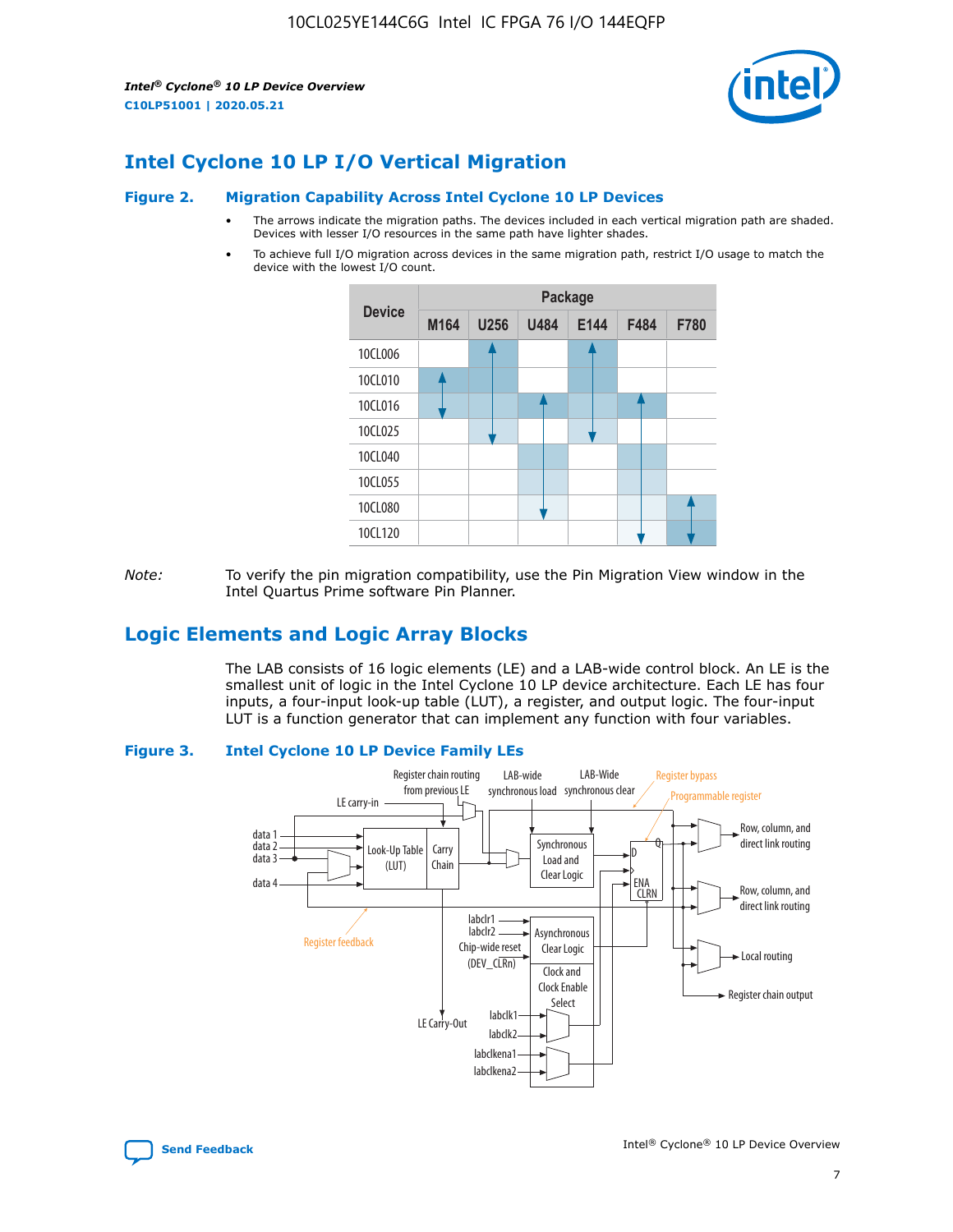

## **Embedded Multipliers**

Each embedded multiplier block in Intel Cyclone 10 LP devices supports one individual  $18 \times 18$ -bit multiplier or two individual 9  $\times$  9-bit multipliers. You can cascade the multiplier blocks to form wider or deeper logic structures.

You can control the operation of the embedded multiplier blocks using the following options:

- Parameterize the relevant IP cores with the Intel Quartus Prime parameter editor
- Infer the multipliers directly with VHDL or Verilog HDL

Intel and partners offer popular DSP IPs for Intel Cyclone 10 LP devices, including:

- Finite impulse response (FIR)
- Fast Fourier transform (FFT)
- Numerically controlled oscillator (NCO) functions

For a streamlined DSP design flow, the DSP Builder tool integrates the Intel Quartus Prime software with MathWorks Simulink and MATLAB design environments.

## **Embedded Memory Blocks**

The embedded memory structure consists of M9K memory blocks columns. Each M9K memory block of a Intel Cyclone 10 LP device provides 9 Kb of on-chip memory. You can cascade the memory blocks to form wider or deeper logic structures.

You can configure the M9K memory blocks as RAM, FIFO buffers, or ROM.

#### **Table 4. M9K Operation Modes and Port Widths**

| <b>Operation Modes</b> | <b>Port Widths</b>                           |
|------------------------|----------------------------------------------|
| Single port            | $x1, x2, x4, x8, x9, x16, x18, x32, and x36$ |
| Simple dual port       | $x1, x2, x4, x8, x9, x16, x18, x32, and x36$ |
| True dual port         | x1, x2, x4, x8, x9, x16, and x18             |

## **Clocking and PLL**

Intel Cyclone 10 LP devices feature global clock (GCLK) networks, dedicated clock pins, and general purpose PLLs.

- Up to 20 GCLK networks that drive throughout the device
- Up to 15 dedicated clock pins
- Up to four general purpose PLLs with five outputs per PLL

The PLLs provide robust clock management and synthesis for the Intel Cyclone 10 LP device. You can dynamically reconfigure the PLLs in user mode to change the clock phase or frequency.

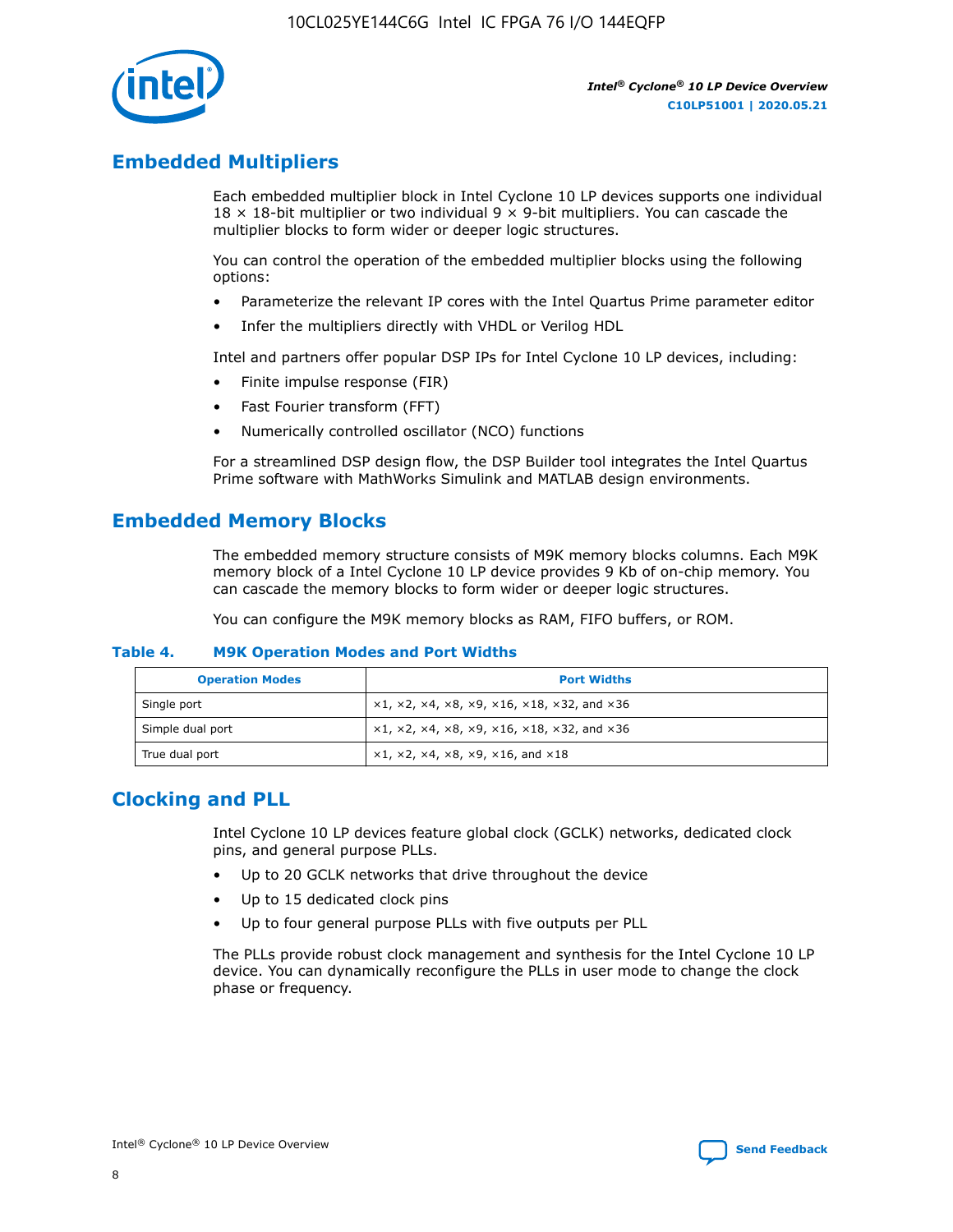*Intel® Cyclone® 10 LP Device Overview* **C10LP51001 | 2020.05.21**



## **FPGA General Purpose I/O**

Intel Cyclone 10 LP devices offer highly configurable GPIOs with these features:

- Support for over 20 popular single-ended and differential I/O standards.
- Programmable bus hold, pull-up resistors, delay, and drive strength.
- Programmable slew rate control to optimize signal integrity.
- Calibrated on-chip series termination ( $R<sub>S</sub>$  OCT) or driver impedance matching ( $R<sub>S</sub>$ ) for single-endd I/O standards.
- True and emulated LVDS buffers with LVDS SERDES implemented using logic elements in the device core.
- Hot socketing support.

## **Configuration**

Intel Cyclone 10 LP devices use SRAM cells to store configuration data. Configuration data is downloaded to the Intel Cyclone 10 LP device each time the device powers up.

You can use EPCS or EPCQ (AS x1) flash configuration devices to store configuration data and configure the Intel Cyclone 10 LP FPGAs.

- Intel Cyclone 10 LP devices support 1.5 V, 1.8 V, 2.5 V, 3.0 V, and 3.3 V programming voltages and several configuration schemes.
- The single-event upset (SEU) mitigation feature detects cyclic redundancy check (CRC) errors automatically during configuration and optionally during user  $mode<sup>(1)</sup>$ .

#### **Table 5. Configuration Schemes and Features Supported by Intel Cyclone 10 LP Devices**

| <b>Configuration Scheme</b> | <b>Configuration Method</b>     | <b>Decompression</b> | <b>Remote System</b><br><b>Upgrade</b> |  |
|-----------------------------|---------------------------------|----------------------|----------------------------------------|--|
| Active serial (AS)          | Serial configuration device     | Yes                  | Yes                                    |  |
| Passive serial (PS)         | External host with flash memory | Yes                  | Yes                                    |  |
|                             | Download cable                  | Yes                  |                                        |  |
| Fast passive parallel (FPP) | External host with flash memory |                      | Yes                                    |  |
| JTAG                        | External host with flash memory |                      |                                        |  |
|                             | Download cable                  |                      |                                        |  |

#### **Related Information**

[Configuration Devices](https://www.altera.com/products/configuration-devices/overview.html)

Provides more information about the EPCS and EPCQ configuration devices.

 $(1)$  User mode error detection is not supported on 1.0 V core voltage Intel Cyclone 10 LP device variants.

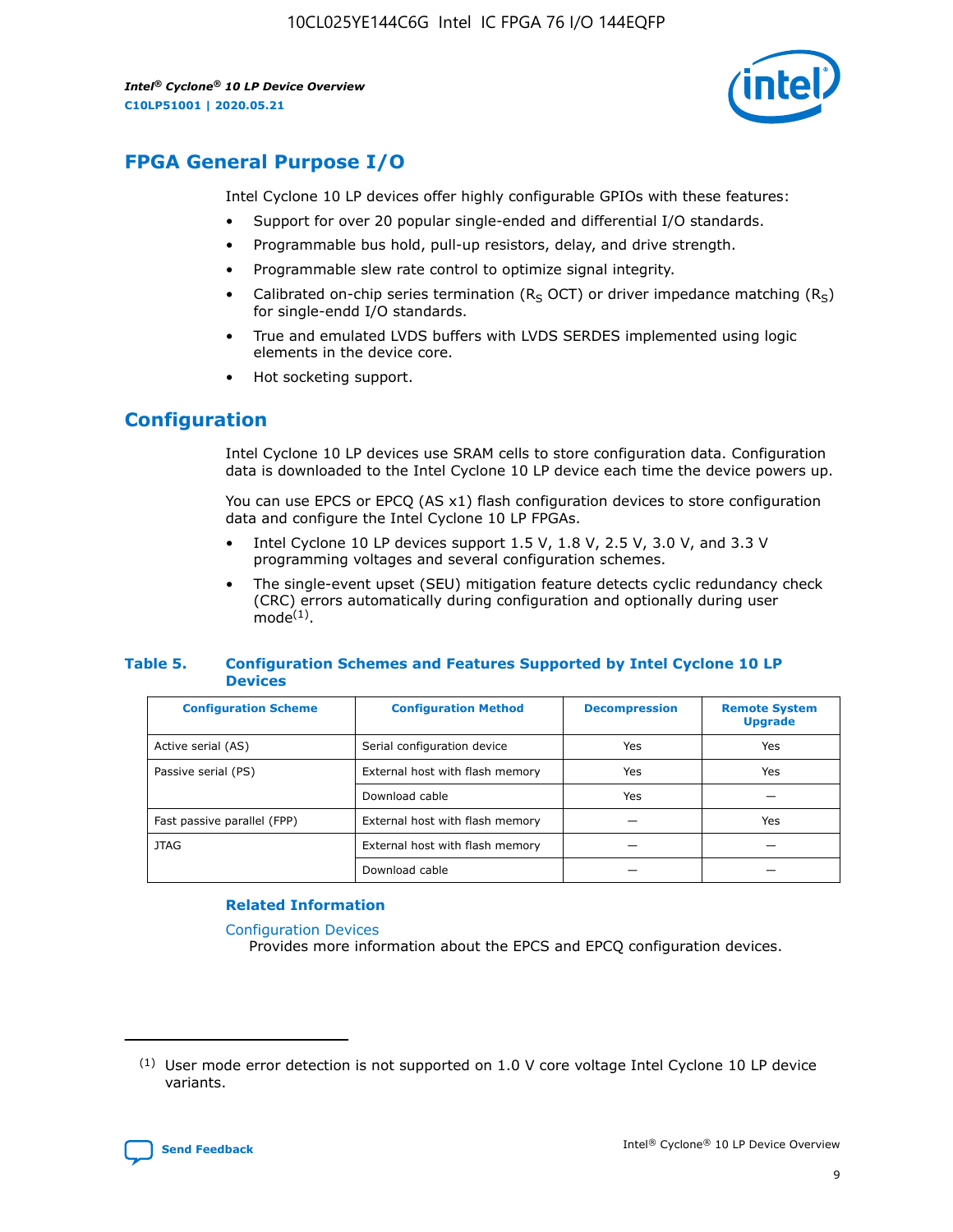

## **Power Management**

Intel Cyclone 10 LP devices are built on optimized low-power process:

- Available in two core voltage options: 1.2 V and 1.0 V
- Hot socketing compliant without needing external components or special design requirements

To accelerate your design schedule, combine Intel Intel Cyclone 10 LP FPGAs with Intel Enpirion® Power Solutions. Intel's ultra-compact and efficient Intel Enpirion PowerSoCs are ideal for meeting Intel Cyclone 10 LP power requirements. Intel Enpirion PowerSoCs integrate most of the required components to provide you fullyvalidated and straightforward solutions with up to 96% efficiency. These advantages reduce your power supply design time and allow you to focus on your IP and FPGA designs.

#### **Related Information**

#### [Enpirion Power Solutions](https://www.altera.com/products/power/devices.html)

Provides more information about Enpirion PowerSoC devices.

## **Document Revision History for Intel Cyclone 10 LP Device Overview**

| <b>Document</b><br><b>Version</b> | <b>Changes</b>                                                                                                                                                                                                                                                        |
|-----------------------------------|-----------------------------------------------------------------------------------------------------------------------------------------------------------------------------------------------------------------------------------------------------------------------|
| 2020.05.21                        | At the package plan table, added description and related information links that explain how the GPIO<br>and LVDS pins are counted.                                                                                                                                    |
| 2019.12.30                        | Added related information link to the <i>Extended Temperature Device Support</i> page that provides a list of<br>devices that support the extended temperature range, their operational speed grade, and related Intel<br>Quartus Prime settings for timing analysis. |

| <b>Date</b> | <b>Version</b> | <b>Changes</b>   |
|-------------|----------------|------------------|
| May 2017    | 2017.05.08     | Initial release. |